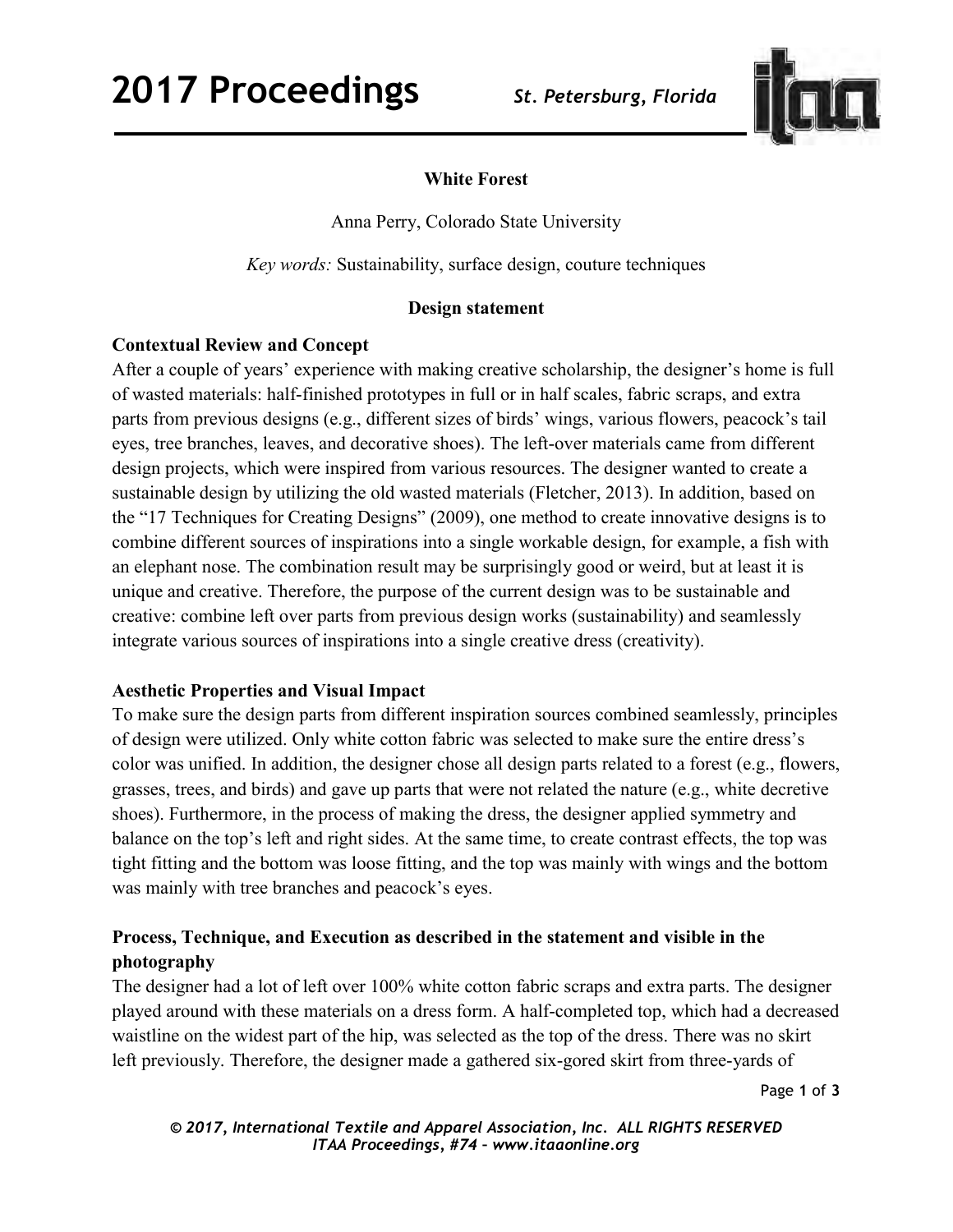muslin. The top and the bottom were joined on the decreased waistline. Inside the gathered skirt, there is a pannier, which was made previously for testing crinoline's flexible and strong ability. The pannier expanded the girthed gored skirt's volume.

Elements from various inspirations have been combined. Design parts that were related to a forest, such as grass, flowers, trees, and birds, were selected. The top was joined with various sizes of bird's white wings: six on the front and five on the back. In addition, white grass, leaves, and flowers are growing between the gaps of the wings. The gathered skirt is fully covered with long and flexible tree branches and leaves. On the end and the middle of the branches, huge white peacock' tail eyes were attached. At the hem of the skirt, big rounded petals were attached. At the decreased waistline, peacock's tail eyes were attached on the left and right sides, further expanding the hip's volume. On the front and back, white flower petals were aligned with the waistline.

## **Cohesion**

The purpose of the design was to create a creative design combining various inspirational resources and make a sustainable design. To achieve these goals, aesthetic properties, such as unifying colors, contrasting and symmetrical effects were considered in the design process. The execution process was adjusted and modified to obtain a harmonious and unifying effect.

### **Design Contribution and Innovation**

This design amplified what is known: combined several aspects of various natural inspirations seamlessly together (creativity), and created a new design based on wasted left-over materials (sustainability). This design was different from existing creative scholarship because it combined creativity and sustainability together and it demonstrated a good method to use wasted old fabric and design parts. This method may be useful for designers to create innovative sustainable designs in fashion or other design fields.

### Reference

17 Techniques for Creating Designs Inspired by Nature. (2009, Aug. 11). Retrieved from https://www.webdesignerdepot.com/2009/08/17-techniques-for-creating-designsinspired-by-nature/

Fletcher, K. (2008). *Sustainable Fashion and Textiles: Design Journeys*. New York: Routledge.

Page **2** of **3** 

*© 2017, International Textile and Apparel Association, Inc. ALL RIGHTS RESERVED ITAA Proceedings, #74 –* www.itaaonline.org